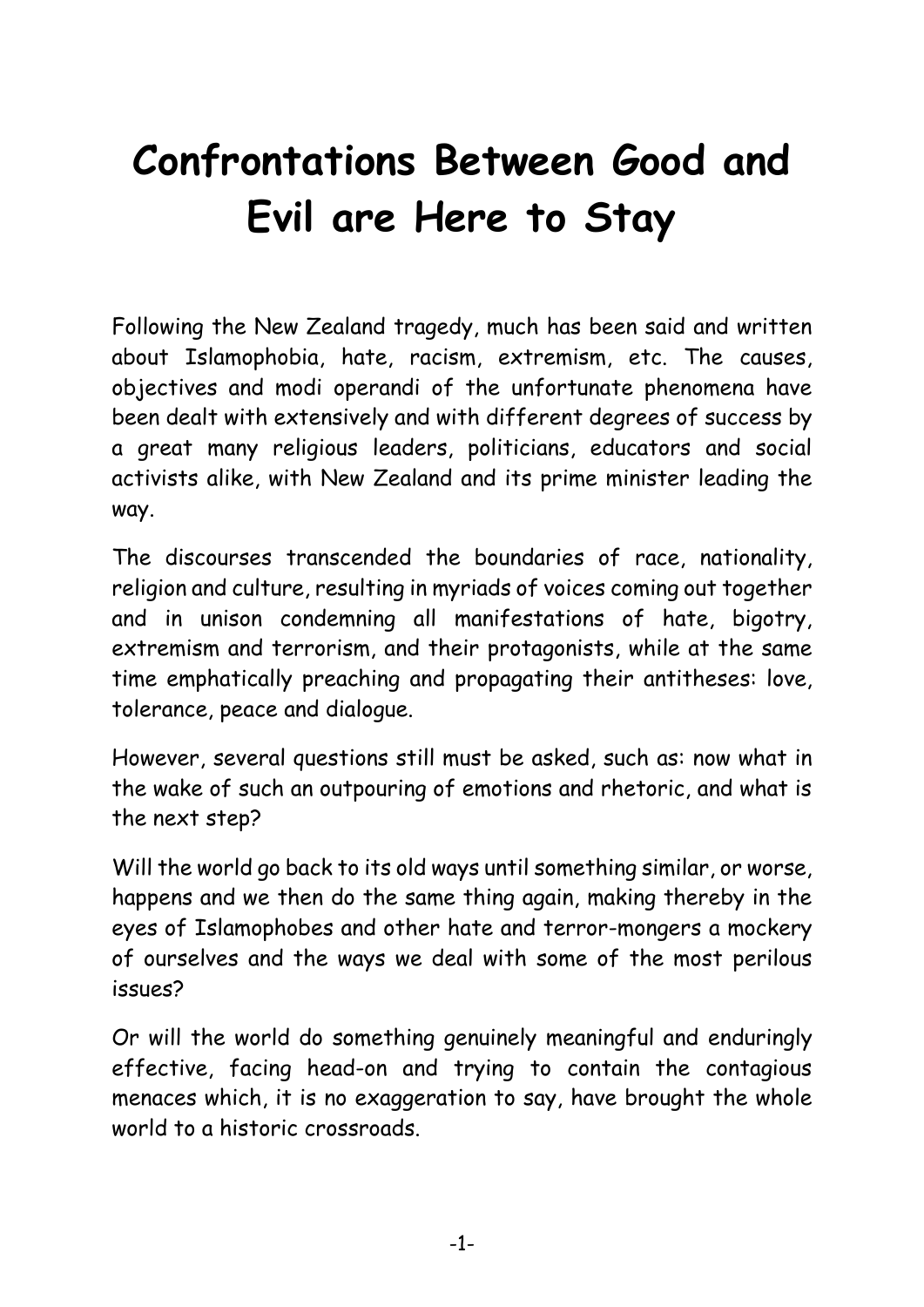## **The importance of pragmatism**

Whatever the case, long-term comprehensive strategies and policies should overtake impulsive rhetoric, which is normally coupled with short-term actions and programs and aims but to paper over recurring tragic incidents and their devastating consequences.

In the same vein, initiatives at all levels ought to be proactive rather than reactive, and action to be rational rather than purely emotional. Needless to say that before there could be a way, there must be a will and inclusive designs and procedures.

The above questions are legitimately compelling, begging for satisfactory answers at once in theory and practice.

That is so because although life is intrinsically positive and good, man, who possesses propensities for both good and evil, never fails to contaminate and stain it. The Holy Qur'an reveals that "corruption has appeared throughout the land and sea by reason of what the hands of people have earned…" (al-Rum, 41).

Terrestrial existence with man at its helm is a theatre of good and evil and their various manifestations as well as effects. Its dynamic unfolding, furthermore, denotes a stage for permanent confrontations between the forces of the two poles, one relentlessly trying to outdo and subdue the other.

Nevertheless, one should not be disheartened and fall into despair, for that is exactly what life was meant to be. The Creator perceived it that way.

This fleeting life is a place of temptations and trials. It is a means for attaining the Almighty's love and good pleasure, and to move on to another much better life in the Hereafter where things and experiences will be completely different and perfect beyond our imagination. Similarities between the two lives are only in names.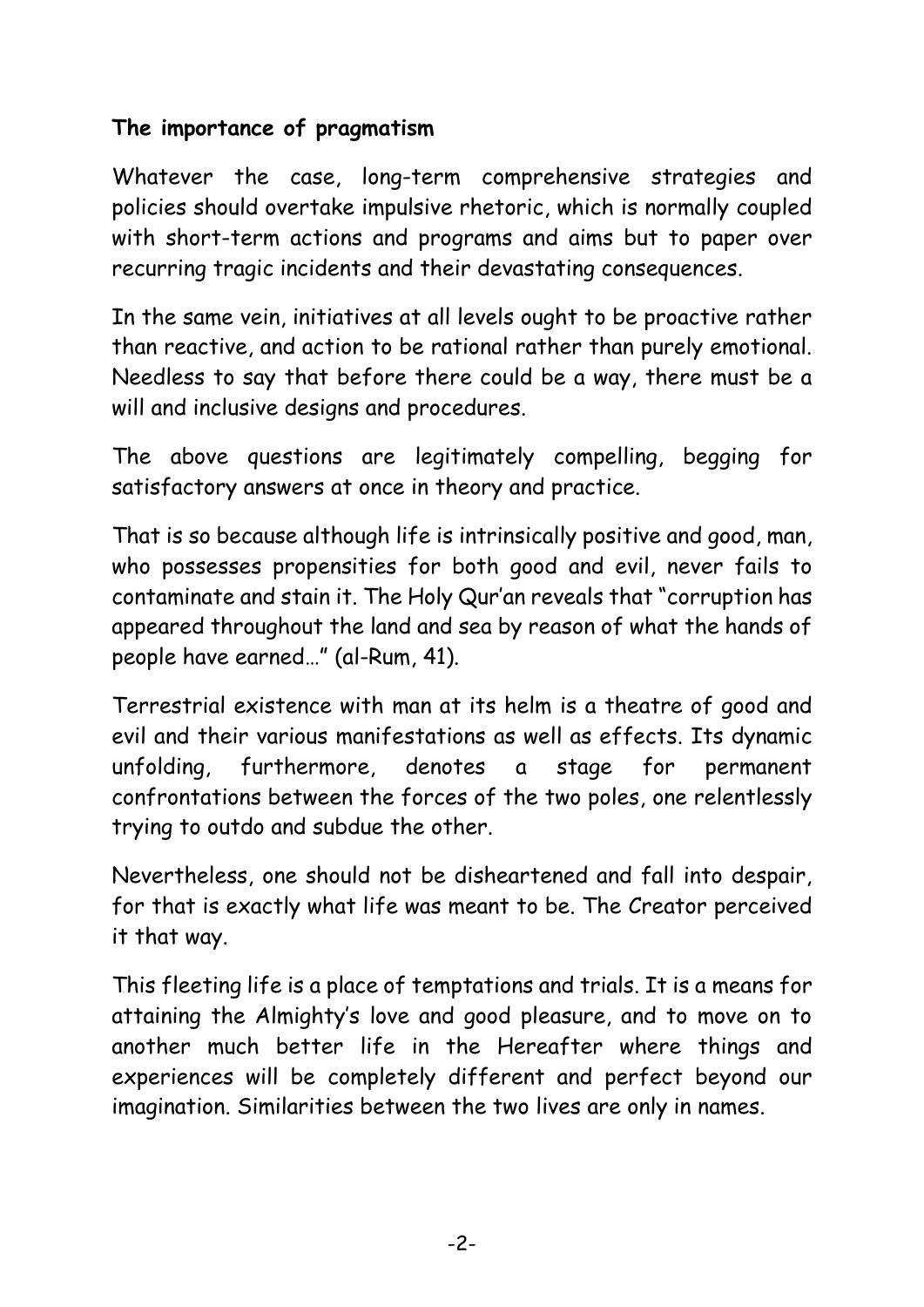Attempting to imagine and live this earthly life differently is as much futile and meaningless as distressful and counterproductive. In passing, we should perceive and live life only according to the will and plan of the Creator and Sustainer of life, not according to our shallow understandings and vested interests in relation to it and its infinite vicissitudes. That connotes the core of the Islamic monotheistic worldview.

Being utopian and dreaming of a perfect and evil-free life in this world is utterly impractical and merely a form of philosophical escapism. Indeed, there is nothing wrong with dreaming, but yes, there is much wrong with being just a passive idealist and perennial dreamer. That is by no means an Islamic way.

As a small digression, when Plato wrote "The Republic", al-Farabi "al-Madinah al-Fadilah (The Virtuous City)", Thomas More "Utopia", Francis Bacon "The New Atlantis" - and many others - they did so principally as a form of intellectual self-gratification. At most, the books served as a motivational factor for trying to envision and create a better future for humankind as much as possible. Such undertakings were never meant to signify provision of specific and viable blueprints for a universal socio-political and cultural awakening and development.

Hence, one of the most appealing and commendable aspects of Islam, as a way of life, was always its pragmatism. It treats man with all his assets and shortcomings just the way he is, and life with all its ups and downs just the way it is and should be lived.

For example, man is not asked to be excessively acquiescent and passive, and to love and forgive everyone unconditionally - including criminals and bitter enemies. Something like that is impossible, and everybody knows that.

Rather, man - who cannot become an angel, nor infallible, and who, conversely, is not to be let live at a low ebb and become a devil either - is bidden to love and forgive as much as he can, which is assured as the best course of action. But if he cannot - which sometimes is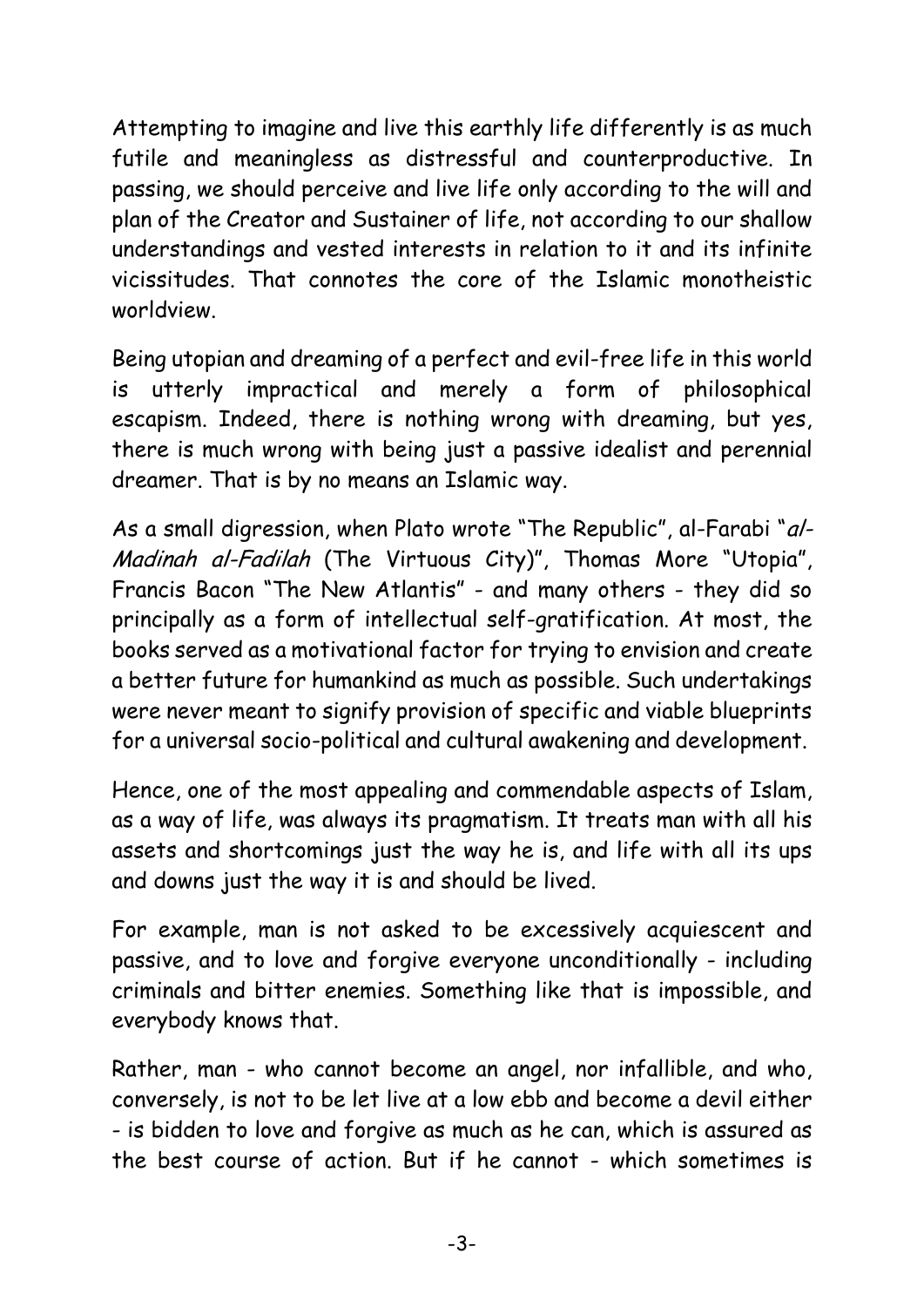perfectly human – heavenly justice, on whose principles the heavens and earth have been created and exist, is to be allowed to take its course, and where no wrongness or excesses of any kind and degree should be perpetrated.

That is why even Prophet Muhammad's Madinah, the porotype and most exemplary socio-political context and urban environment in Islam, was a place never fully devoid of elements of mischief and depravity, regardless of their size and intensity and by whom they were committed.

At the same time, for the sake of comparison, Christianity, with most of its theological and moral precepts, is too impractical and unreal that it fails to appeal to most people who seek to integrate it into all spheres of life and harmonize it with the challenges that such an undertaking entails. Perhaps, Jesus' crying out to God, while dying on a cross, saying: "*Eli, Eli, lema sabachthani*?" that is, "My God, my God, why have you forsaken (abandoned) me?" (Matthew, 27:46), symbolizes this gap between the fundamental teachings of Christianity and the affairs, along with the troubles, of everyday life.

#### **Rhetoric versus action**

It goes without saying that the world should be better equipped to deal with evil and evildoers. Evil and evil people are here to stay. Thus, the forces of goodness and goodwill should always be on full alert and not allow the villains to outmaneuver and outstrip them.

The question should not be as much about evil and its presence as about how it is confronted and managed. The question, furthermore, should be if the world is ready to face and contain the inevitable intellectually and in real life. Is it willing to do so?

While rhetoric and positive emotional outpourings are, to some extent, good and can be useful as far as they go, global signs and trends, nevertheless, are not very encouraging for long-term visions.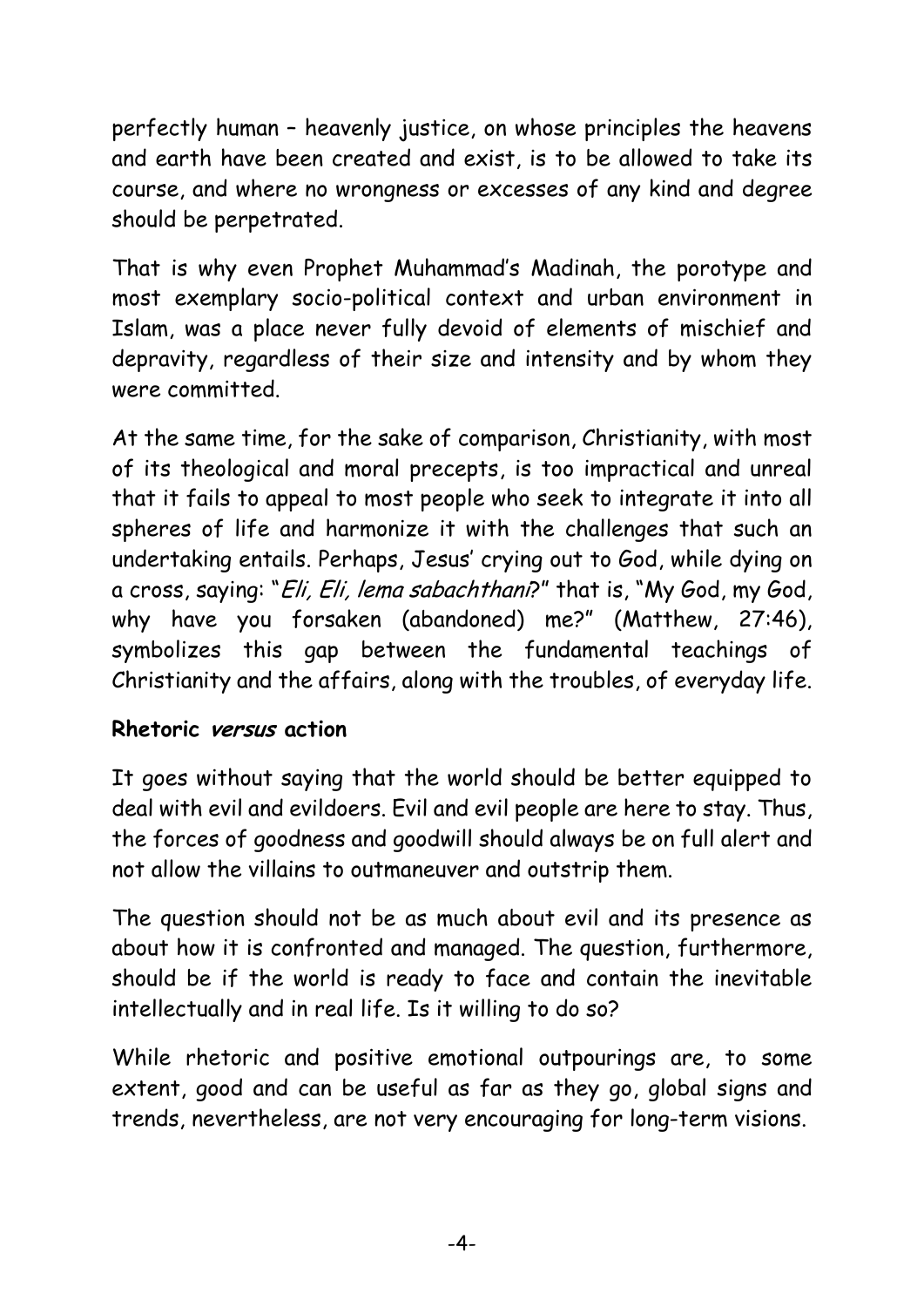It is obvious that at the intellectual level, Islamophobes, hate and terror-mongers with their ideological proclivities and agendas are yet to be fully distinguished, let alone the prospect of fully comprehending and coming to terms with them. The world still dwells on the plane of sheer concepts and definitions in that particular regard. That is a weak spot targeted as a typical technique by skeptics and the proponents of general uncertainty and turmoil.

Knowledge is the foundation of fruitful actions. Correct and wellfounded knowledge spontaneously leads to what is right, as well. This ethical intellectualism is encapsulated in the words of Socrates: "If only one knows what is good, one will also do good. Nobody is voluntarily doing evil."

Our practical reality is a fusion of the results of some people's eternal penchant for a utopian thought and its shamming bravado, together with the results of numerous inherent human weaknesses that translate themselves into the realm of incompetent policies and programs.

It is a damning assessment but the world is not yet ready for what is gradually befalling and eating into it. The bad guys are better cognizant of their strengths, working tirelessly on improving them, than the good guys of their limitations and weaknesses, taking them lightly and viewing the situation with unfounded positivity.

And that is the crux of the problem, yet its root cause.

# **Far-right politics**

What happened in New Zealand - as tragic and disturbing as it was was just an effect. The bloodthirsty criminal, too, was a product of the philosophy and school of far-right politics and their unobstructed existence and operation.

As an illustration, "far-right political parties and groups have sprung up in Australia consistently over the years. Three such parties that have been around for a few years and have gained seats in parliament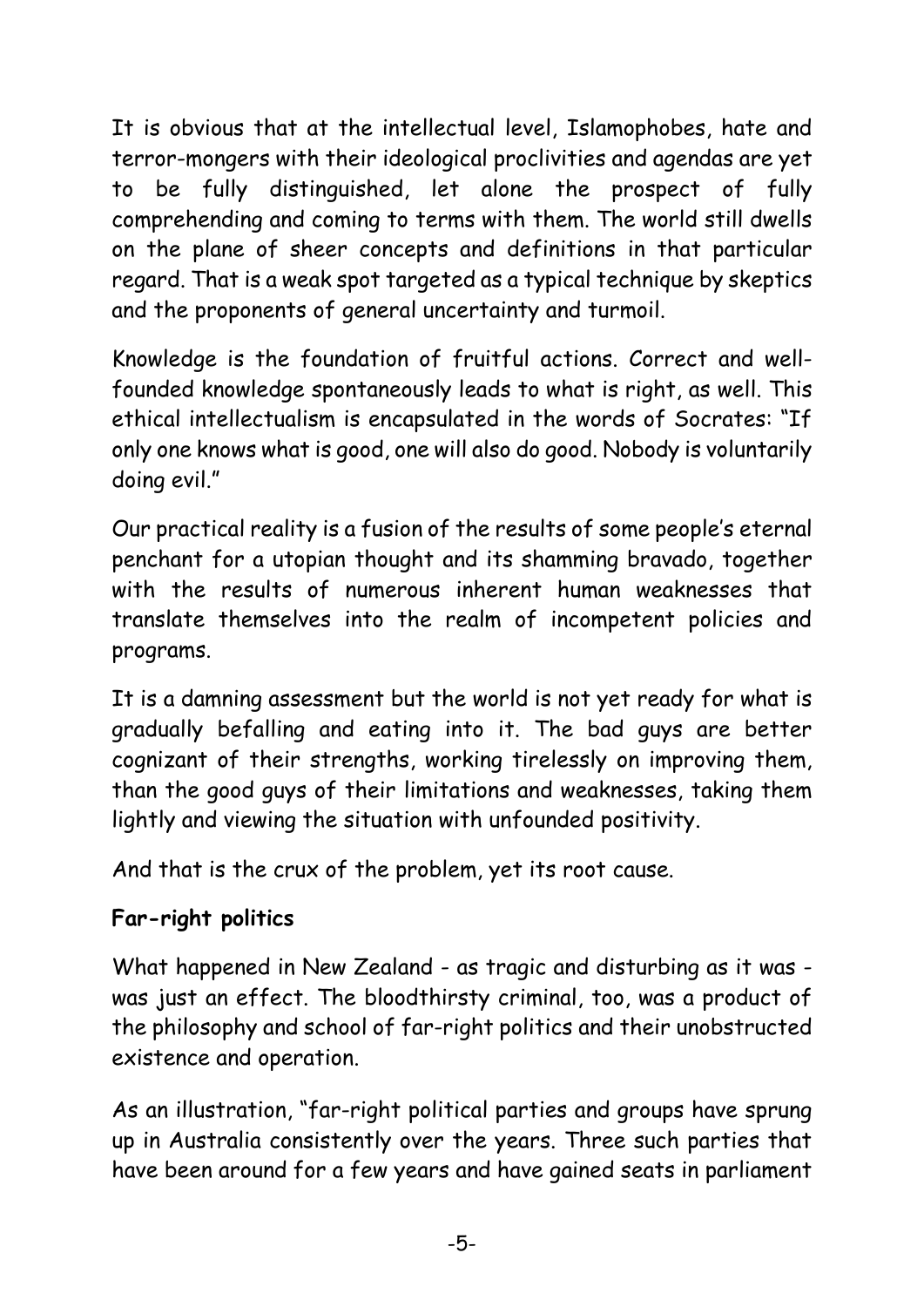are the [One Nation Party,](http://www.onenation.com.au/) [Family First](http://www.familyfirst.org.au/) and Fred Nile's [Christian](http://www.christiandemocraticparty.com.au/)  [Democratic Party](http://www.christiandemocraticparty.com.au/) and its predecessors. Nile has been a NSW state MP since 1981. The [Australian League of Rights](http://www.alor.org/) - which is more of an interest group than a party - was established in 1946. The [Citizens](http://www.cecaust.com.au/)  [Electoral Council](http://www.cecaust.com.au/) was founded in Australia in 1988. But there are a growing number of far-right parties and movements that have only sprung up in Australia in recent times…" (http://theconversation.com/explainer-australias-tangled-web-offar-right-political-parties-45619).

It does not make any sense, therefore, to worry about and condemn the effects, while ignoring and absolving the causes and sources that beget them. Nor does it seem right that the New Zealand criminal is widely vilified and kept in jail, while those ideas, individuals, institutions and political parties with their manifestos which had inspired and created the monster are overlooked, or just superficially censured.

Certainly, for instance, the far-right Australian senator, Fraser Anning, who is proudly anti-Islam and anti-Muslim and who blamed rather Muslims and Muslim immigration for the New Zealand massacre, is to be blamed as much as the murderer himself.

The senator is a microcosm of a phenomenon and school of thought, and how unhindered the tangled web of far-right political parties and movements functions. He also demonstrates the agonizing limitations of governments and generally the people of goodwill, and how vague and disjointed their efforts are.

While the New Zealand murderer was a product, Fraser Anning, and such as like him in various capacities, personify entire processes and their production and supply lines. They, it stands to reason, are more dangerous and more blameworthy.

While the murderer attacked with bullets, the ideological fathers of far-right politics across the globe attack mercilessly with vicious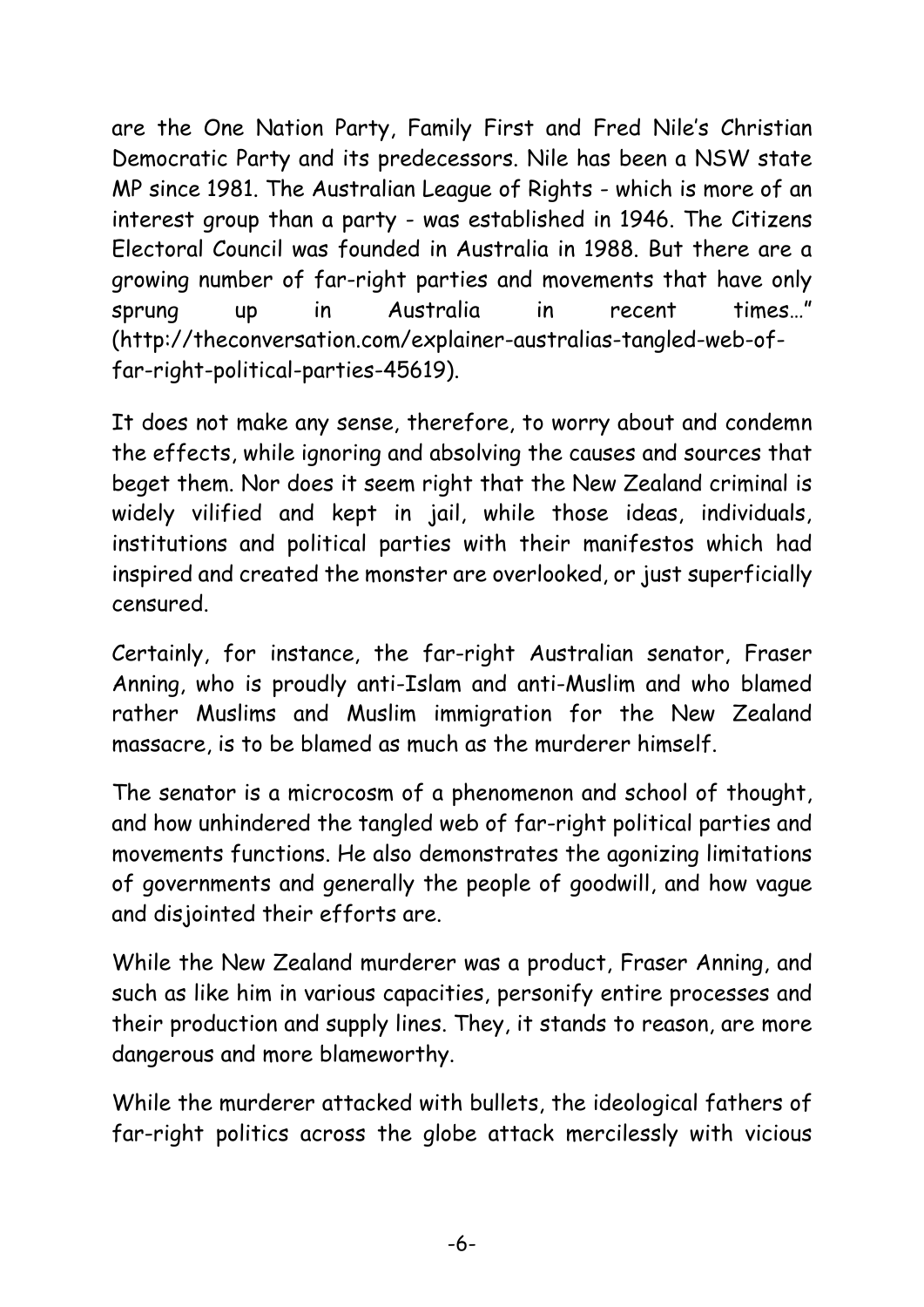ideas and statements. The latter is far more hazardous and devastative.

While the murderer is in jail and is bound to spend the rest of his miserable life therein, the ideological fathers are free to continue with their crusades through the legitimate means and channels of politics, media, education and social development. They freely form political parties, contest elections, create institutions and live their daily lives normally, taking full advantage of the inherent downsides of the systems of prevalent liberal democracy.

Strangely enough, worldwide petition campaigns have been created and run in order to request that Fraser Anning be "pushed to resign from his position as Senator, and if appropriate, be investigated by law enforcement agencies for supporting right wing terrorism". However, it's all proving in vain. Nothing concrete has emerged from the Australian or any other government.

But when the same senator on account of his inflammatory views and statements was egged by a teenager, after which he struck the boy, Australia's prime minister was quick to say that the senator should be charged for his wrongdoing. The prime minister told reporters: "The full force of the law should be applied to Sen. Anning."

One wonders why, as well, "the full force of the law" cannot be applied to the senator for being an "ideological terrorist" or an "ideological motivator of terrorism".

Surely, as long as those sentiments, ideas and their proprietors are on the loose and roaming freely, there will be enduring fear and cyclical violence. As long as there are causes, there will be outcomes. Dealing only with the outcomes essentially solves nothing, whereas addressing the causes gives hope and reasons for optimism.

### **The role of the media**

Finally, as the true face of society, several aspects of especially the Western world's media also seem to be at a loss as to how exactly to